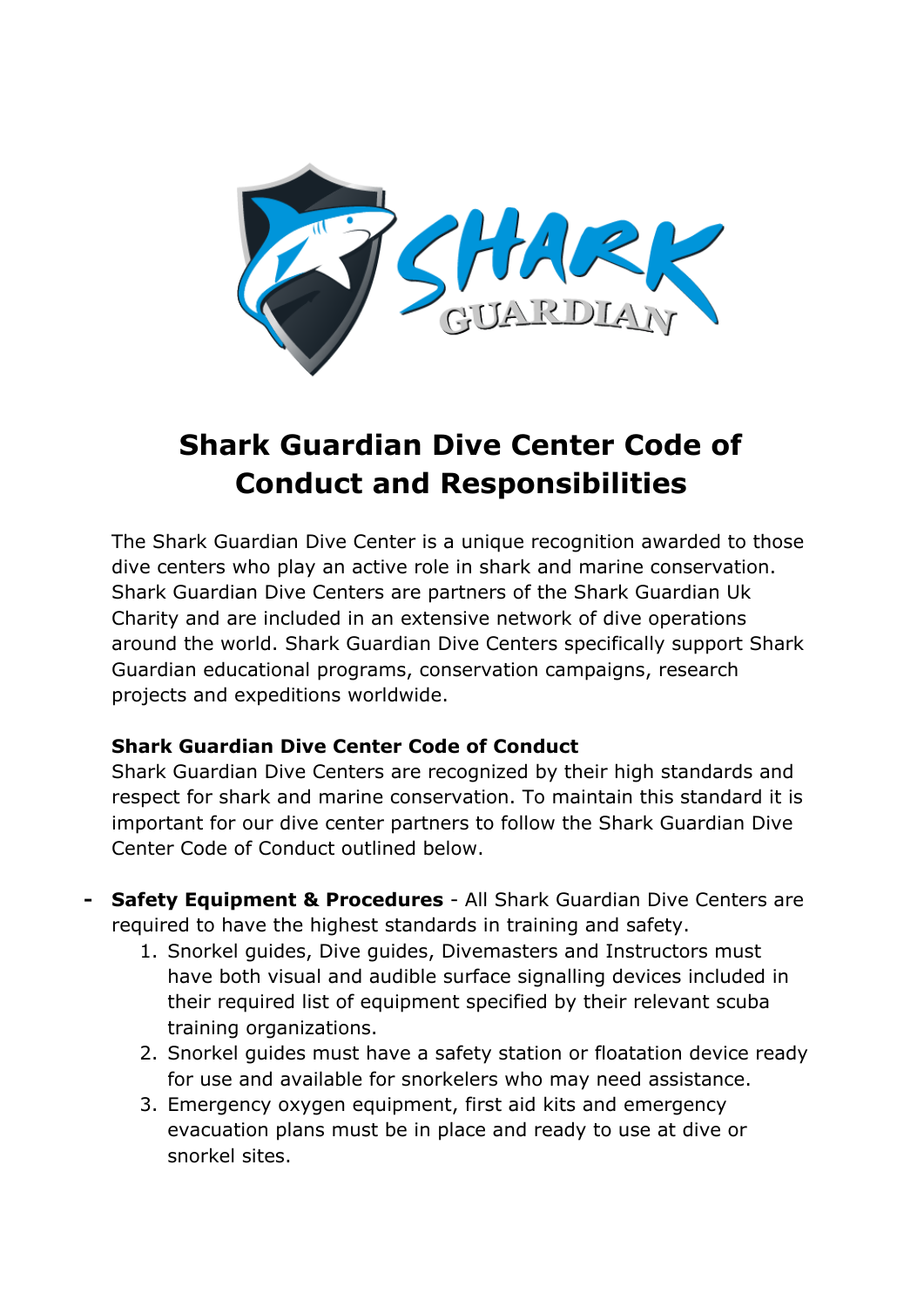- **Do not Damage Marine Life -** Encourage and educate divers to achieve good buoyancy control to save crashing into reefs, be aware of their fins that may come into contact with the reef or kicking up sand or silt. Snorkelers must be encouraged and educated to never walk on or make contact with reefs or corals especially when in shallow water.
- **Do Not Touch Marine Life -** Encourage and educate divers and snorkelers to never touch any animal in the ocean. This also includes never chasing, riding or changing the behavior of any marine animal in any way. Shark Guardian Dive Centers should have a penalty procedure in place for anyone who violates this rule.
- **No Feeding -** Do not feed any marine creatures It is not natural!
- **- No Fishing -** Shark Guardian Dive Centers are ambassadors of the marine environment. Fishing from your dive boat will contradict your environmental code to those diving and snorkeling with you.
- **- No Anchoring -** Boat anchor damage has a massive impact to coral reefs that are important to a variety of marine species and ecosystems. Shark Guardian Dive Center boats must use fixed moorings where they are available or tie off onto other boats using moorings.

\_\_\_\_\_\_\_\_\_\_\_\_\_\_\_\_\_\_\_\_\_\_\_\_\_\_\_\_\_\_\_\_\_\_\_\_\_\_\_

# **Shark Guardian Dive Center Responsibilities**

There are several advantages dive centers benefit from partnering with Shark Guardian. To get the most out of your Shark Guardian Dive Center recognition, we ask that dive centers please abide by their responsibilities listed here below:

# **Communication:**

- Every Shark Guardian Dive Center needs to appoint a Shark Guardian Dive Center Leader within the business. The Shark Guardian Dive Center Leader will be the main point of contact between the dive center and Shark Guardian.
- Regular updates showing your dive centers active involvement with Shark Guardian. At least ONCE every 2 months, blog or share an image or video on your Dive Center social media with a link to Shark Guardian social media (Shark Guardian Facebook, Twitter, Instagram etc.)
- By Linking Shark Guardian on your social media it will also allow us to share your news with our followers and other partners - more exposure for you!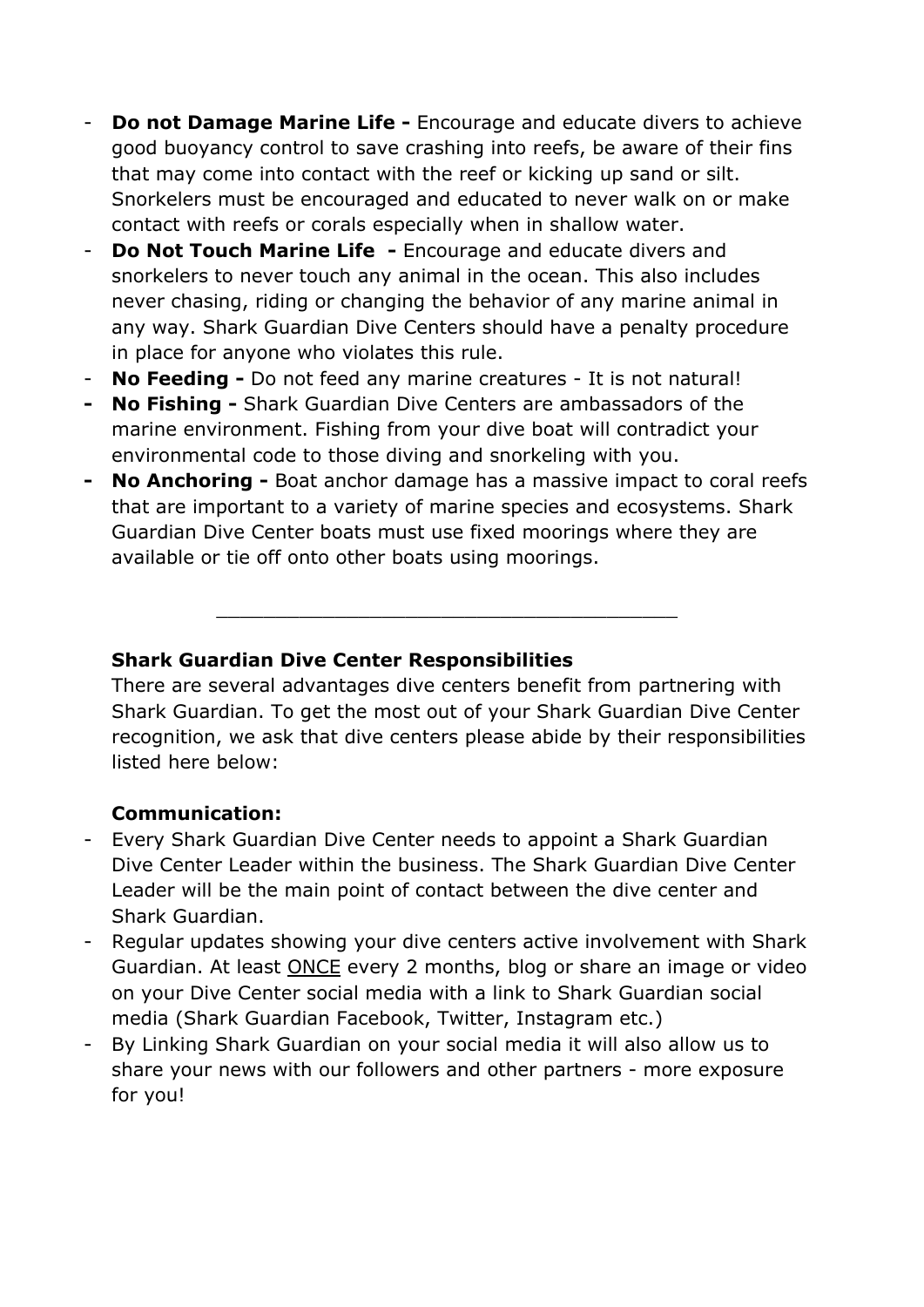# **Education, Presentations & Events:**

- When possible, get involved in Shark Guardian events such as presentation evenings, fund raisers and social events which may be held in your location.
- Help promote Shark Guardian news, events and education programs in your dive center and on your social media.
- **-** Use the Shark Guardian Flip Chart for briefings on the dive boat and/or in the dive shop for diving guests and students.

## **Research and Citizen Science Projects**

- Be familiar and actively involved with the promotion and implementation of ongoing Shark Guardian research and citizen science projects within your dive center and its members. Current Shark Guardian Projects include:
	- The eOceans Project
	- Spot the Leopard Shark Project
	- Whale Shark Project

## **Shark Guardian Shop Display & Stock Management**

- Create and maintain a shark conservation area of your dive center. Utilize and display Shark Guardian promotional and educational materials including posters and information leaflets. The appointed Shark Guardian Dive Center Leader should be involved with this setup.
- The appointed Shark Guardian Dive Center Leader can manage or assist shop management with Shark Guardian merchandise including stock control and ordering.

## **All funds raised by the sales of Shark Guardian merchandise supports Shark Guardian educational programs, conservation campaigns and research projects worldwide.**

# **As a Shark Guardian Dive Center you play a key role for supporting Shark Guardian and our Projects.**